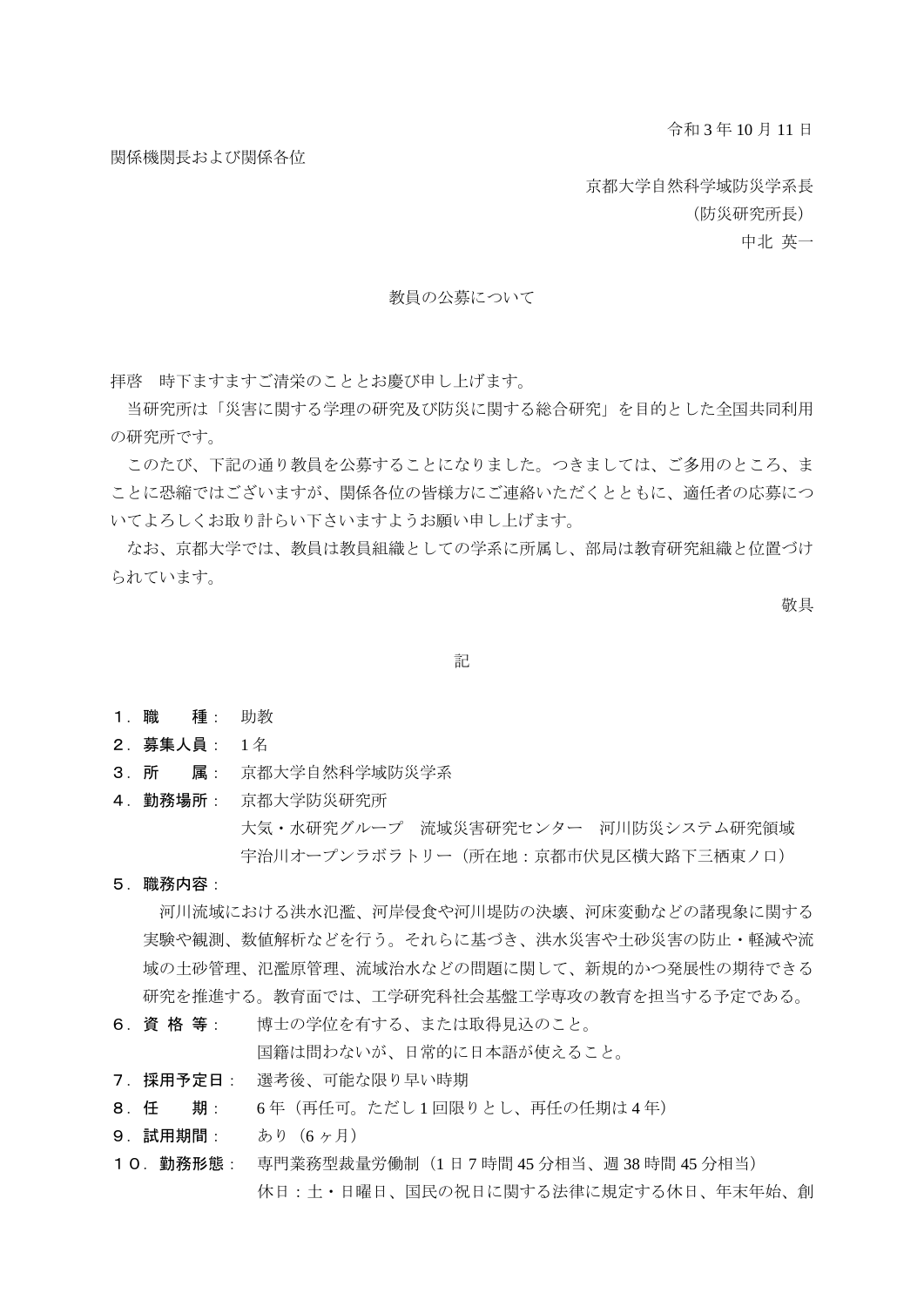立記念日及び夏季一斉休業日

- 11.給与・手当等: 本学支給基準に基づき支給
- 12. 社会保険: 文部科学省共済組合、厚生年金、雇用保険、及び労災保険に加入
- 13.応募方法:

次の(1)~(7)各一式の書類を封入の上封筒の表に「教員応募書類在中」と朱書し、書類提 出先へ書留扱いにて郵送、または持参してください。電子メールやインターネットを通じ た申請は受理いたしません。

- (1) 履歴書
- (2) 研究業績一覧(査読付き論文とその他の論文、著書、解説、報告などに区分けしたもの)
- (3) 主要論文別刷(コピー可)5 編
- (4) 研究業績の概要(A4 用紙 2 ページ以内)
- (5) 今後の研究計画及び抱負(A4 用紙 2 ページ以内(説明図の利用可)。これまでの実績 を踏まえてどのような研究を行うか、応募者の考えを示すこと。)
- (6) 推薦書(または、応募者について意見を伺える方 2 名の氏名と連絡先)
- (7) 応募時に博士の学位を有せず取得見込の場合:博士の学位取得に関する指導教員の所 見(学位授与見込み日を含む)を記したもの
- 14.書類提出先:

〒611-0011 宇治市五ケ庄 京都大学防災研究所担当事務室 気付

 流域災害研究センター 河川防災システム研究領域 助教候補者選考調査委員会 宛 (書留便による郵送または事務室での直接提出に限る。電子メールやインターネットを通 じた提出は不可。)

- 15.応募締切: 令和 4 年 1 月 6 日(木)17 時【必着】
- 16. 選考方法: 書類選考のうえ、必要に応じて面接を行います。面接等の詳細は、別途連絡 します。
- 17.問い合わせ先:

 流域災害研究センター 河川防災システム研究領域 助教候補者選考調査委員会 宛 e-mail: apply\_staff 'at' dpri.kyoto-u.ac.jp ('at'を@に置き換えてください) (電子メールに限ります)

### 18.そ の 他:

応募書類に含まれる個人情報は、選考および採用以外の目的には使用しません。

なお、応募書類はお返ししませんので、あらかじめご了承願います。

京都大学は男女共同参画を推進しています。多数の女性研究者の積極的な応募を期待して います。本学における男女共同参画推進施策の一環として、「雇用の分野における男女の 均等な機会及び待遇の確保等に関する法律(男女雇用機会均等法)」第8条の規定に基づ き、選考において評価が同等である場合は、女性を優先して採用します。

また、京都大学では、すべてのキャンパスにおいて屋内での喫煙を禁止し、屋外では、喫 煙場所に指定された場所を除き、喫煙を禁止するなど、受動喫煙の防止を図っています。

10.および11.の詳細は下記web ページ「国立大学法人京都大学就業規則一覧」をご 覧下さい。https://www.kyoto-u.ac.jp/ja/about/organization/kisoku/kichiran.html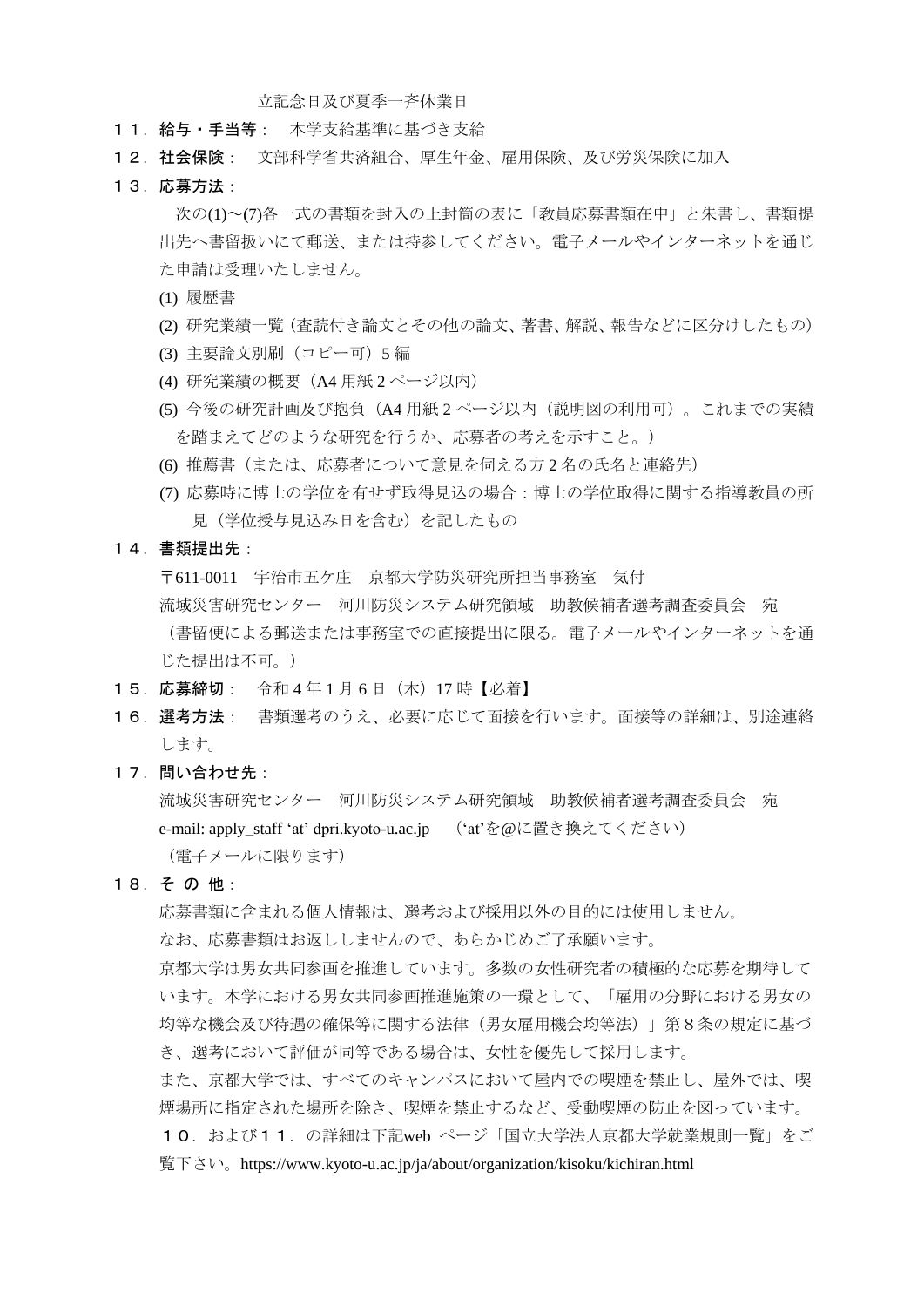#### 1.研究目的および研究内容の概要

流域の視点にたった災害の予測・防止・軽減に関する研究を、実験や観測を含めて行うことを 目的としている。研究活動の特色は、宇治川オープンラボラトリー及び4つの観測所(穂高、白 浜、潮岬、大潟)を共同利用研究の場として広く開放し、大気・水研究グループとの連携のも と、学際的な実証研究を進めていることにある。また、山地から沿岸域に至る水・土砂・物質の 輸送過程を流域一貫の視点から統一的にとらえることができるような研究領域体制を整えてお り、大気、水、土砂等の不均衡によって生じる流域・沿岸域での様々な災害過程の究明、それら 災害の予知・予測・軽減に結びつく先導的な研究を推進している。

#### 流砂災害研究領域

流域の土砂生産流出現象を個々の現象としてだけではなく、流砂系全体の現象として捉え、流 域一貫した土砂動態の解明と予測手法の開発を推進する。また、地球温暖化が流域の土砂動態に 及ぼす影響についても検討する。さらに、河川生態系と土砂移動現象との関係についても焦点を 当てて研究を進める。このような研究を通して、山地、河川、海岸、都市における様々な流砂災 害の防止軽減策の開発、流砂系全体を通して治水と環境の両面に関して適切な土砂環境を創造す る手法および土砂移動を制御する手法の開発を行うとともに、長期的に見た流域の土砂環境の変 化などについて検討する。

#### 都市耐水研究領域

高度化・多層化した都市域での水害・地震・津波など多様な災害事象に対する安全性の評価、 およびそうした事象への工学的な対策技術の開発を目的とした研究を推進する。都市域および施 設構造物に対する津波の作用、複合災害・2次災害の予測とメカニズムの解明ならびに災害防止 ・低減のため、流体・構造連成力学系の動的挙動の実験的/数値的評価法の開発、災害時の極端 事象に対する構造物の設計法、および都市施設の災害に対する性能評価と維持管理に関する問題 を扱う。

#### 河川防災システム研究領域

河川の上流から河口域まで流域一貫した防災システムの構築を目指して、豪雨による河川災害 や土砂災害などの被害の防止軽減に関する研究を、河川生態環境や景観等、好ましい河川の保全 ・再生・創成に関する研究とともに進めている。また、地震・地すべり・津波・高潮などと複合

・連鎖的に発生する河川災害への対策やリアルタイムの河川防災に関する情報を収集・発信し、 災害を防止軽減するシステムの構築に関する研究も行っている。さらに、災害の調査、洪水と土 砂移動等の観測を行い、基礎的実験や水理模型実験・数値シミュレーションをこれらと結びつけ て行うことにより、河川災害や土砂災害の発生機構の解明に努めている。

#### 沿岸域土砂環境研究領域

流砂系の一翼を担う河口域および浅海沿岸域の土砂動態を的確に評価し、多様な生態系と調和 した親水空間の安全性確保の方策を考究するために、水面変動や浸透流による未固結堆積物の不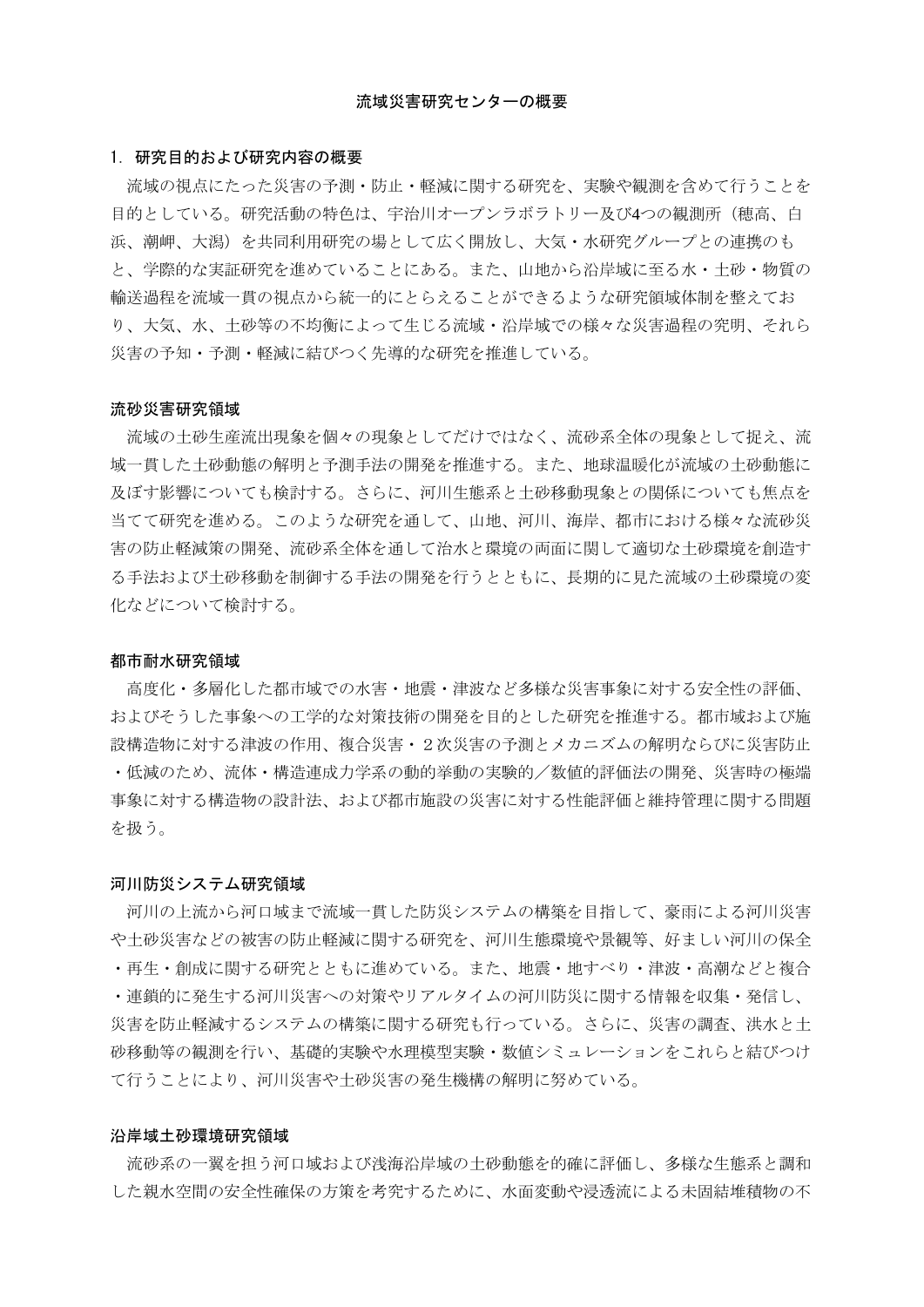安定化、侵食、重力流れ、異状堆積等の災害過程をはじめ、干潟や塩性湿地等の水際地形の形成 過程、粒状媒質による消波・貯留機能および海底境界過程の研究を行う。

#### 流域圏観測研究領域

気象・流域水象・海象をシステムとして捉えるための大気・陸面・海洋の相互作用の重点観測 と継続観測とを実施する。これらの観測事実に基づき、流域・海岸域における流体災害の発生機 構の実現象を究明するとともに、災害外力、災害環境を記述する新たな数理モデルを展開し、流 体災害を予測するための数値解析システムを構築する。研究の中期目標としては、気象海象フィ ールドステーション(白浜海象観測所および潮岬風力実験所)による台風・高潮・集中豪雨予測 のための大気・流域・海洋結合モデルの構築と適用性の検証、焼岳地域フィールドステーション (穂高砂防観測所)における火山地域の土砂・雨水流出、森林生態系、気象、水質、地殻変動の 総合観測、および研究領域プロジェクトとして、流域・海岸域における水・熱循環と物質輸送を 再現するための結合モデルの開発を行う。

## 2. 現在の教員構成 (2021 年10 月1 日現在)

|              | 【教 授】   | 【准教授】   | 【助教】       |
|--------------|---------|---------|------------|
| 流砂災害研究領域     | 藤田 正治*2 | 竹林 洋史*2 | (準備中)      |
| 都市耐水研究領域     | 五十嵐 晃*1 | 米山 望*1  |            |
| 河川防災システム研究領域 | 川池 健司*2 | (準備中)   | 山野井一輝*2    |
|              |         |         | (今回公募)     |
| 沿岸域土砂環境研究領域  | 平石 哲也*2 |         | 張哲維*2 (特定) |
|              |         |         | (準備中)      |
| 流域圏観測研究領域    |         |         |            |
| 穂高砂防観測所      |         | 宮田 秀介*3 |            |
| 潮岬風力実験所      |         | 吉田 聡*4  |            |
| 白浜海象観測所      |         | 馬場 康之*4 | (準備中)      |

勤務地:\*1:宇治キャンパス,\*2:宇治川オープンラボラトリー,\*3:穂高砂防観測所,\*4:白浜海象観測所

なお、当研究センターは、気象・水象災害研究部門、水資源環境研究センターとともに大気・ 水 研究グループを構成し、地球環境の変化をみすえた大気・水に関わる災害の防止と軽減ならび に 水環境の保全に関する研究を推進しています。詳しくは、京都大学防災研究所のホームページ https://www.dpri.kyoto-u.ac.jp をご参照下さい。

----------------

共同利用・共同研究拠点について

京都大学防災研究所の詳細は下記のホームページをご参照下さい。

<https://www.dpri.kyoto-u.ac.jp/>

防災研究所は、大学の枠を超えて、大型の研究設備や大量の資料・データ等を全国の研究者が利 用し、共同研究を行う全国共同利用研究所として、共同利用や共同研究を推進してきました。平 成 20 年 7 月に創設された、文部科学大臣による「共同利用・共同研究拠点」の認定制度により、 平成 22 年度からは、新たに「自然災害に関する総合防災学の共同利用・共同研究拠点」として共 同利用・共同研究を推進しています。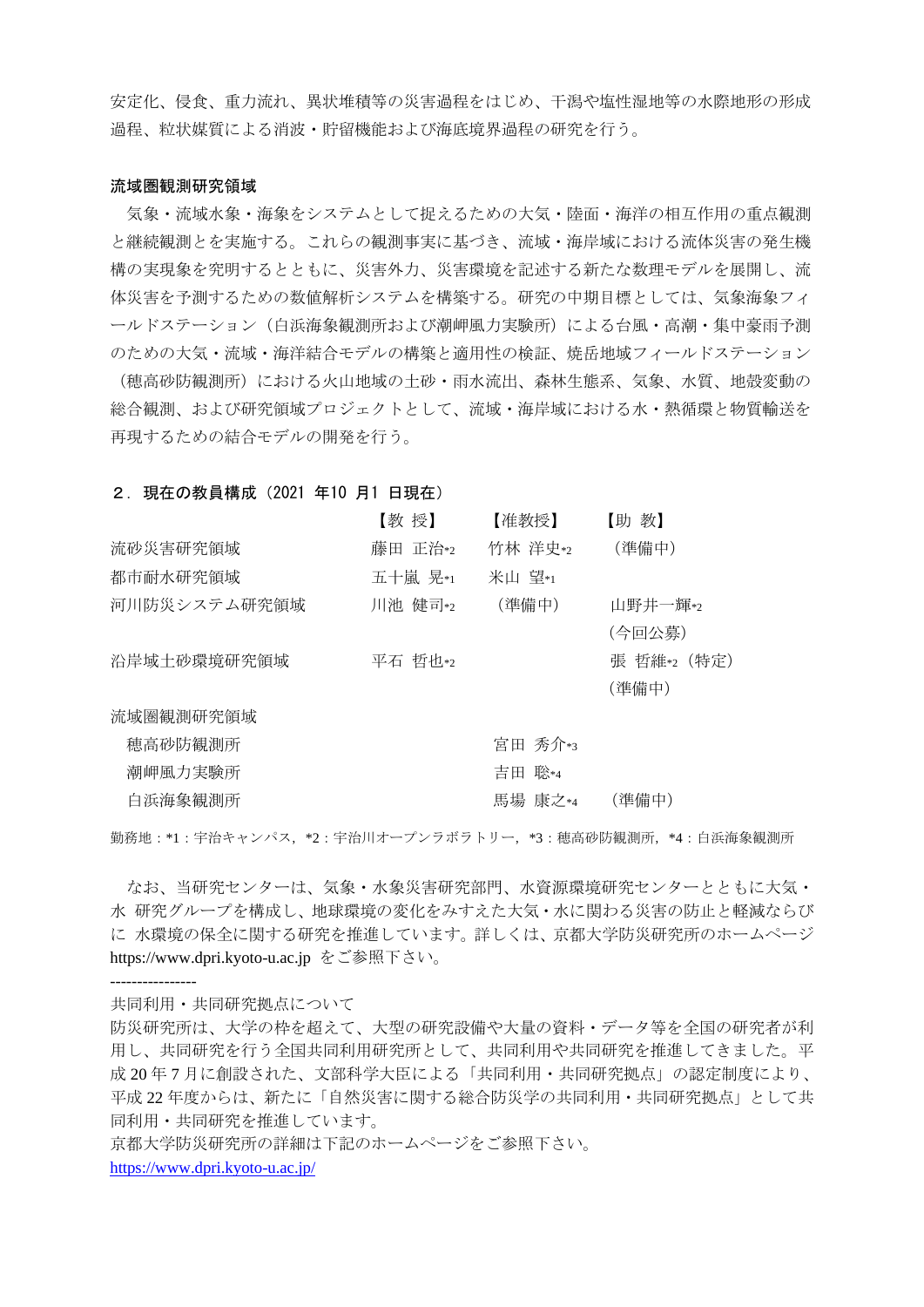# **Assistant Professor Position in the Research Section of River Disaster Prevention Systems, Disaster Prevention Research Institute, Kyoto University**

# **October 11th, 2021**

The Disaster Prevention Research Institute (DPRI), Kyoto University invites applications for an Assistant Professor position.

**Location:** Ujigawa Open Laboratory, Research Center for Fluvial and Coastal Disasters, Disaster Prevention Research Institute, Kyoto University Shimomisu-higashinokuchi, Yokooji, Fushimi-ku, Kyoto 612-8235, Japan.

# **Job description and required qualifications:**

The appointed assistant professor is required to conduct experiments, observations, and numerical analysis of phenomena, such as flooding, riverbank erosions, river embankment failures, and riverbed variations. Based on them, the candidate is also expected to conduct novel and potential research on fluvial and sediment disaster prevention/mitigation, sediment and floodplain management in a river basin, and the strategy of 'river basin disaster resilience and sustainability by all'. In addition, the candidate will have responsibilities for education in the Department of Civil and Earth Resources Engineering, Graduate School of Engineering, Kyoto University. The candidate must hold a Ph.D. or equivalent degree or be expected to obtain the degree. The candidate must be proficient in Japanese.

**Anticipated start date:** As soon as possible after the selection.

**Term of employment:** 6 years (contract is renewable once for an additional 4 years)

**Probation period:** 6 months

**Working time:** Discretionary labor system (standard working hours: 7 hours 45 minutes per day, 38 hours 45 minutes per week)

Days off: Saturdays, Sundays, Statutory holidays under the Act on National Holidays, Year-end and New Year's holidays, Anniversary of Foundation of the University, and summer holidays.

**Salary and Allowance:** To be determined in accordance with Kyoto University regulations.

**Social insurance:** (1) National Public Service Mutual Aid Associations, (2) Employee's pension insurance, (3) Unemployment insurance, and (4) Worker's accident insurance

# **Applicants should prepare the following materials:**

(1) Curriculum vitae